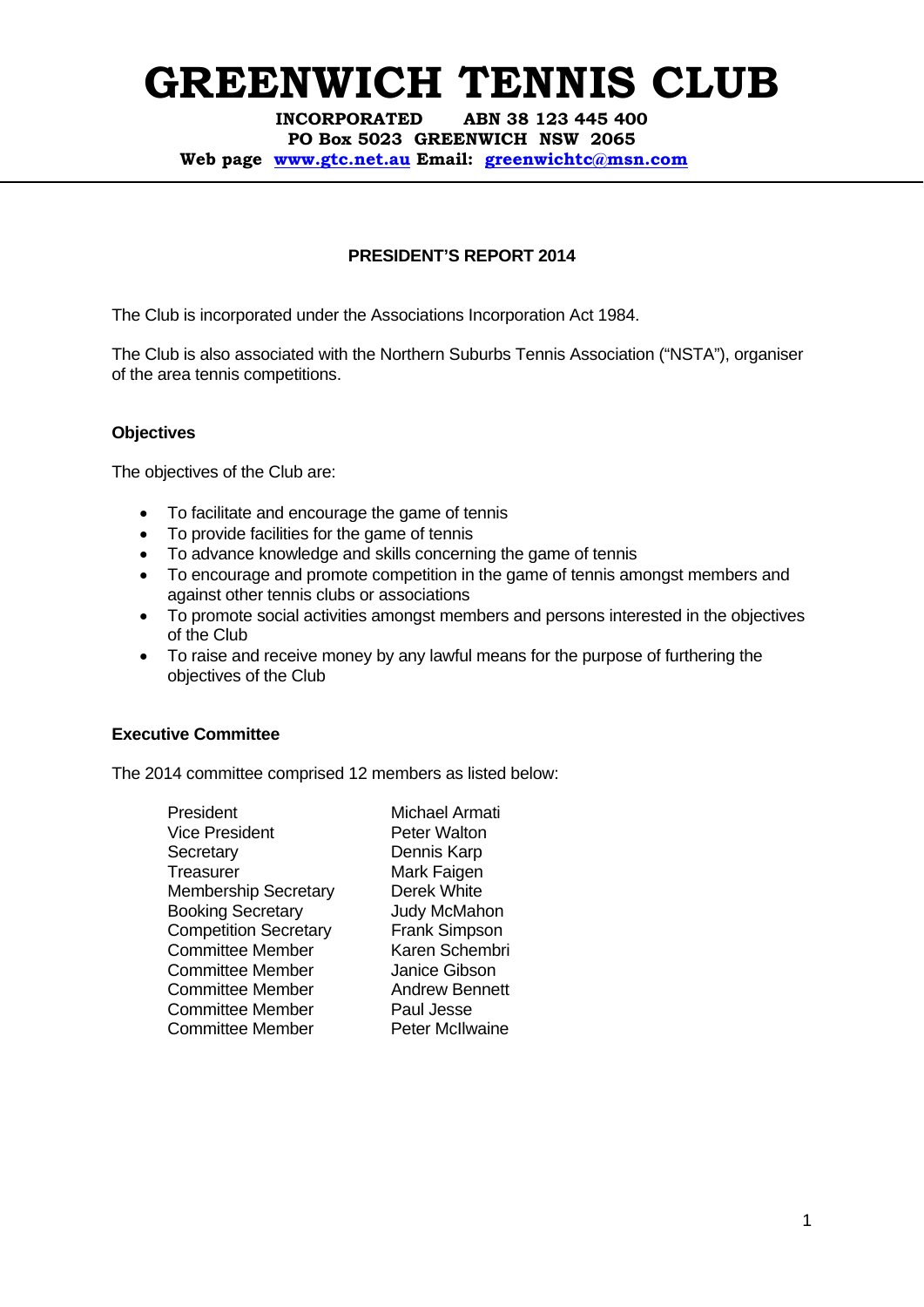**INCORPORATED ABN 38 123 445 400 PO Box 5023 GREENWICH NSW 2065** 

**Web page www.gtc.net.au Email: greenwichtc@msn.com**

### **Membership Fees**

|                       | Joining and membership fees had a nominal increase this year. |             |         |  |
|-----------------------|---------------------------------------------------------------|-------------|---------|--|
|                       |                                                               | 2013        | 2014    |  |
| Joining Fees:         |                                                               |             |         |  |
|                       | Ordinary                                                      | \$120       | \$150   |  |
|                       | <b>Junior Concession</b>                                      | \$30        | \$35    |  |
| <b>Annual Fees:</b>   |                                                               |             |         |  |
|                       | <b>Full Adult Member</b>                                      | \$100*      | $$120*$ |  |
|                       | Junior                                                        | \$10        | \$35    |  |
|                       |                                                               |             |         |  |
|                       | *A timely payment discount of \$10 is offered                 |             |         |  |
|                       | on full adult member annual fees received<br>by the due date. |             |         |  |
|                       |                                                               |             |         |  |
| <b>Visitors Fees:</b> |                                                               |             |         |  |
|                       | Per Visit                                                     | \$5         | \$5     |  |
|                       | <b>Casual Hire Per Hour</b>                                   | \$15        | \$15    |  |
|                       |                                                               |             |         |  |
| <b>Membership</b>     |                                                               |             |         |  |
|                       | At this date, the membership consists of:                     |             |         |  |
|                       |                                                               | 2013        | 2014    |  |
|                       | <b>Full Adult Members</b>                                     | 220         | 186     |  |
|                       | <b>Graded Juniors/Students/Juniors</b>                        | <u> 162</u> | 123     |  |
|                       |                                                               | 382         | 309     |  |

Since the last annual general meeting, the Committee has scheduled a number of prospective member's introduction trials with more applicants being invited to join the club.

Despite the large numbers, members have reported no problems in the use of the courts. Membership has been kept open for the time being.

#### **Management**

The Club through the efforts and direction of Derek White has launched ClubRunner. Club Runner is proving to be an invaluable tool to members keeping us in touch of what is happening in the club, providing schedules for Club Championships and much more. We look forward to seeing this develop further in the future. Web address is **www.clubrunner.ca/GTC**

In the meantime the Club has maintained a web address www.gtc.net.au and is using this as a further means of correspondence with its members.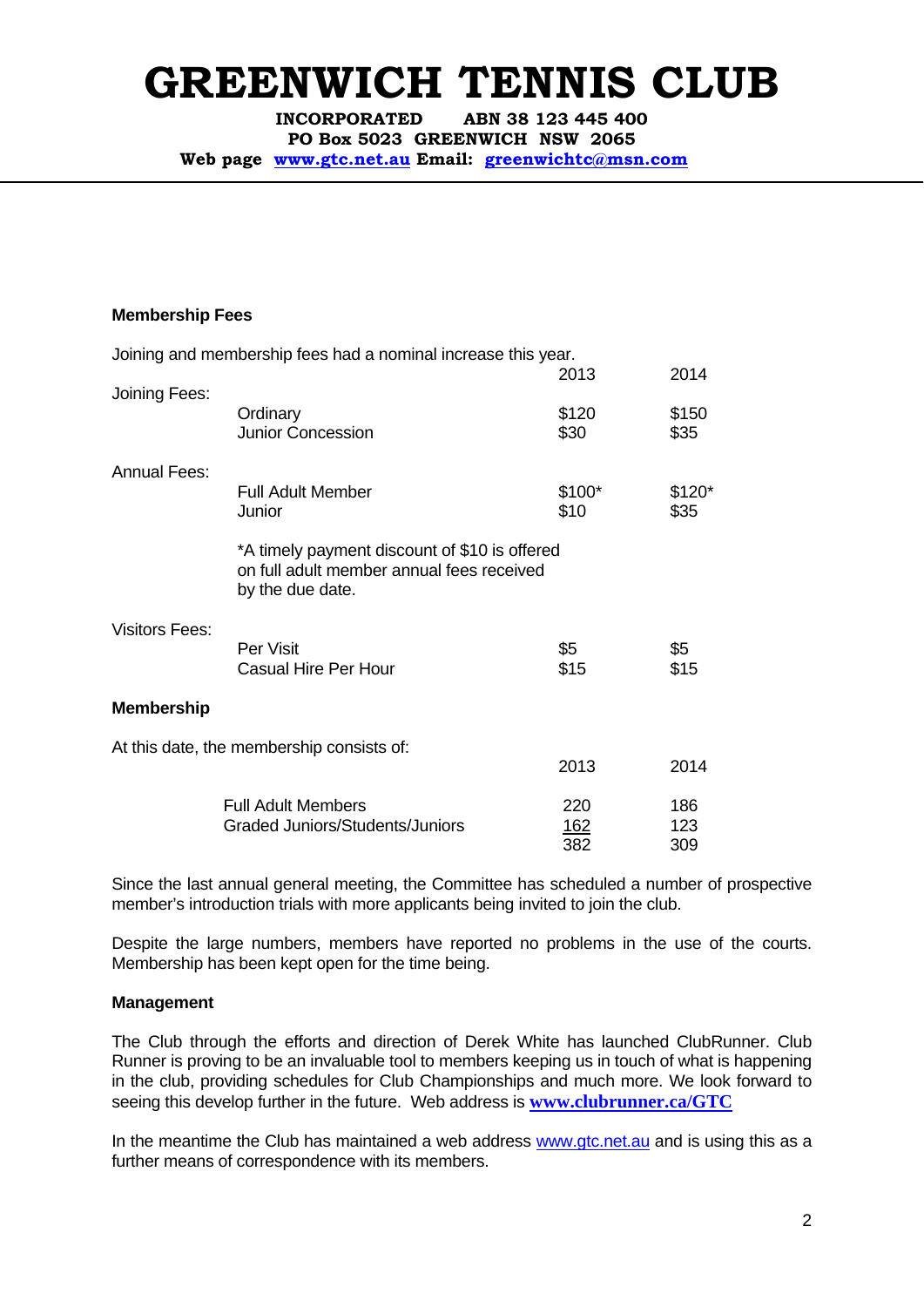**INCORPORATED ABN 38 123 445 400 PO Box 5023 GREENWICH NSW 2065** 

**Web page www.gtc.net.au Email: greenwichtc@msn.com**

### **Club Championships**

The 2014 Club Championships were completed on Sunday 19<sup>th</sup> October. The tennis throughout was played in great spirit and to a high standard. It was very encouraging to see several of our junior players participate and excel. Well done to all who participated and to our eventual winners.

The 2014 winners were:

| Men's Singles                 | A. Bennett                |
|-------------------------------|---------------------------|
| Ladies Singles                | Event Not Held            |
| Men's Doubles                 | T. Thacker & P McIlwaine  |
| <b>Ladies Doubles</b>         | T.Kennedy & G. Thacker    |
| <b>Mixed Doubles</b>          | T.Kennedy & M. Armati     |
| Ladies Handicap Doubles       | S. Morse & A. Kaderavek   |
| Mens Handicap Singles         | P. McIlwaine              |
| Men's Handicap Doubles        | R. Kensell & R. Wheeler   |
| <b>Mixed Handicap Doubles</b> | P. McIlwaine & G. Thacker |
|                               |                           |

Thank you in particular to Derek White and Peter McIlwaine who ran the Club Championships and contributed to their success.

## **Junior Championships**

The 2014 Junior Club Championships were conducted in May 2014. We now have approximately 60 juniors being coached on a regular basis and there was a good level of entries. In the Junior Club Championships all the players played with great enthusiasm, camaraderie and enjoyment. Well done to all who participated and our eventual winners

The 2014 winners were:

| 11+ Boys Singles Champion:   | Lachie Bayliss-Smith                  |
|------------------------------|---------------------------------------|
| Runner up:                   | Nasha Kermani                         |
| 11+Boys Doubles Champions:   | Lachie Bayliss-Smith & Nick Kaderavek |
| Runners up:                  | Finn Haron & Flynn Mahoney            |
| 7-8 Girls Singles Champion:  | Sophie Schembri                       |
| Runners up:                  | Annabelle Brown                       |
| 9-10 Boys Singles Champion:  | Sam Shepherd                          |
| Runner up:                   | <b>Alex Simos</b>                     |
| 9-10 Boys Doubles Champions: | Alex Simos & Sam Shepherd             |
| Runners up:                  | Owen Capling & Xavier Morgan          |
| 9-10 Girls Singles Champion: | Lucia Downes                          |
| Runner up:                   | Sienna Kaderavek                      |

A huge thank you to Karen Schembri and Andrew Bennett who ran the Junior Club Championships and who has built a great platform for our Juniors to develop.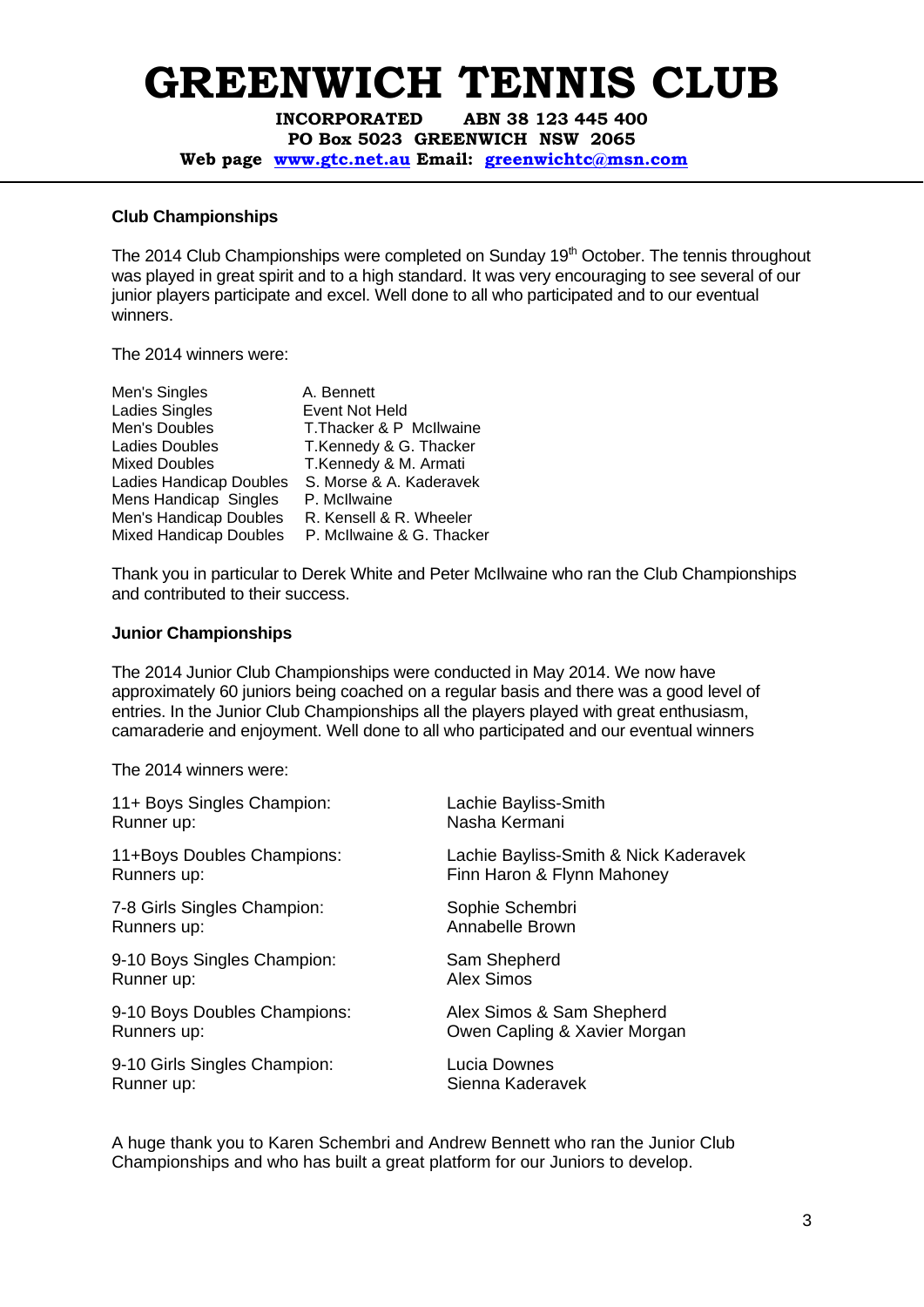**INCORPORATED ABN 38 123 445 400 PO Box 5023 GREENWICH NSW 2065** 

**Web page www.gtc.net.au Email: greenwichtc@msn.com**

## **Coaching & Juniors**

This year we have seen approximately 50 - 60 junior members coached by and Andrew Bennett. The feedback has been tremendous and we would like to congratulate Andrew for his efforts with this program.

## **NSTA Competitions**

Greenwich was not represented in any NSTA competition during 2014. This is to be regretted, but members are very happy with our own internal Saturday afternoon competition.

## **SOCIAL**

## **Christmas Party**

The annual Christmas party was held on 8th December 2013.

The numbers at the party were slightly up on the previous year with attendance of 96 adults and 24 children.

The party is subsidised by the Club.

## **Family Social Afternoons/Junior Round Robins**

There are none to report. However next year we are looking at the possibility of having a girls and mother afternoon to encourage some new girls to come and play and possibly a father and son afternoon.

#### **Round Robin Tournaments**

There has been very little response to these tournaments in recent years, so this year none were scheduled. Members who would like to see these events re-instated should contact a committee member.

#### **Internal Mixed Doubles Competition**

A big thank you to Bill Oliver who continues to run these successful competitions for members on Saturday afternoons. Bill reports that more than 60 members participate. Thanks also go to the team captains, Jane Marquard (Sky Blue), Sharon Morse (Nike Red), Janice Gibson (Lime Green) and Annabelle Burley (Royal Purple) who ensure their teams are fully represented each week.

The end of year winners was the Red Team.

Earlier winners this year were the Blue Team who won the summer Competition, and the Red team that won the Autumn competition.

Once again the competition proved popular to members of all standards with the two timeslots format ensuring the games were evenly matched.

A special mention to all those members who volunteered to reserve when required, in some cases backing up after playing earlier in the afternoon.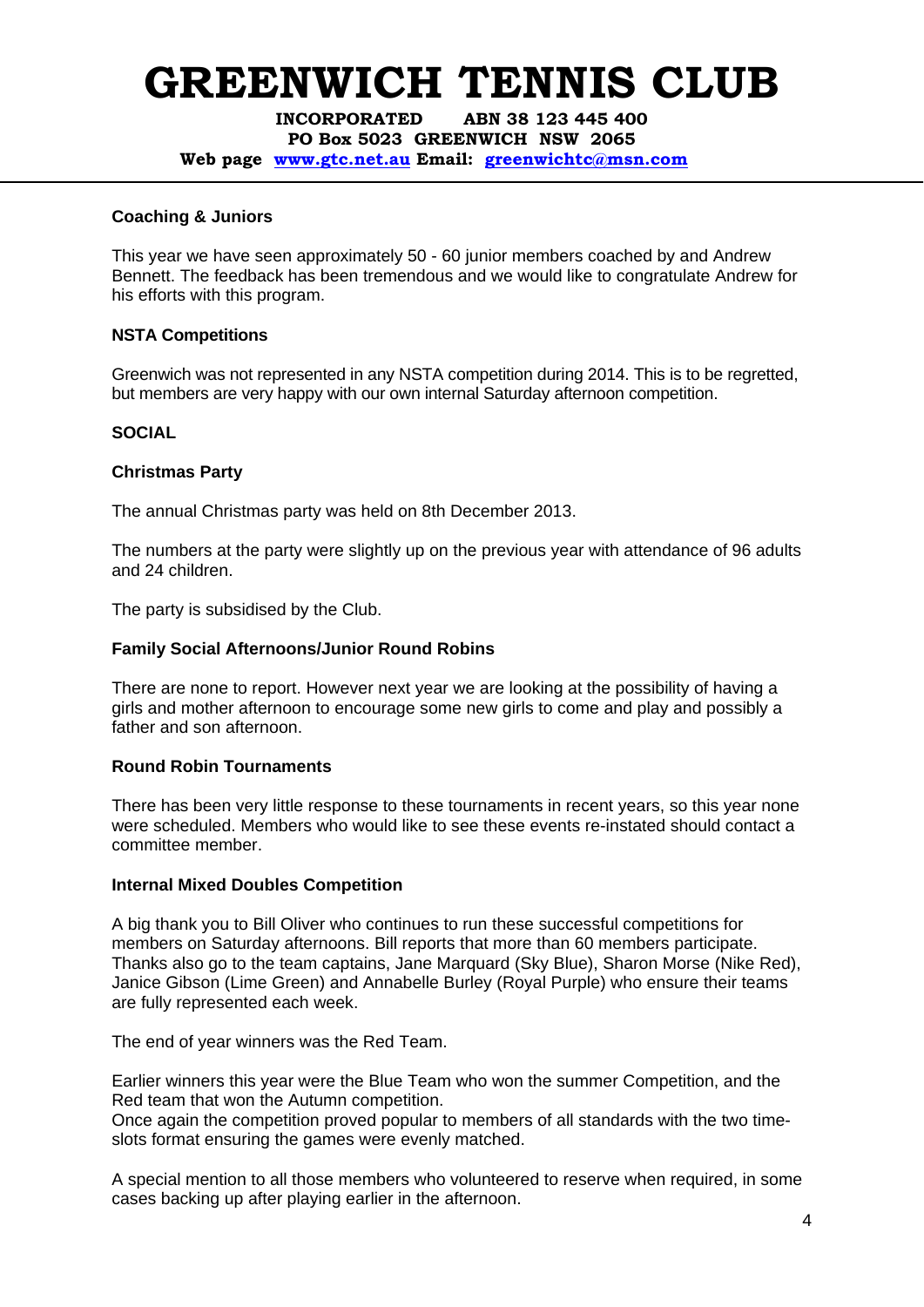**INCORPORATED ABN 38 123 445 400 PO Box 5023 GREENWICH NSW 2065** 

**Web page www.gtc.net.au Email: greenwichtc@msn.com**

#### **Interclub Matches**

Sydney Veterans Inter-Club Matches Two matches have been successfully held:

Sunday 24 March 2014 Winners Greenwich 8 sets all and 76 games to 71 games Our players were: Gillian Thacker, Janice Gibson, Tania Kennedy, Barbara Oliver and Terry Ower, Peter McIlwaine, Derek White, Michael Armati

Sunday 26 October 2014 Winners Sydney Veterans 9 sets to 7 79 games to 74 Our Players: Barbara Oliver, Tania Kennedy, Melanie Hawthorn, Gillian Thacker and Richard Hawkins, Derek White, Hugh Chisholm and Sanji Bupinath

A very big thank you to Keith Taylor who has continued to organise these very successful events.

#### **Player of the Year Award**

This award, given to the member who has contributed most to the Club's playing activity over the calendar year to 31 October, has continued to excite interest. In 2013 it was awarded to Peter McIllwaine.

The winner will be decided on the points system previously published. Any points earned in November and December will count towards next year's (2014) trophy.

The award (\$100 plus a trophy) for 2014 will be presented to the winner at the Christmas party and the winner's name will be inscribed on the clock shield displayed in the clubhouse.

Points have been awarded this year (and for the future) for participation in the internal competitions.

Frank Simpson has again been appointed as the referee for the award, and our thanks go to Frank for keeping the point scores over the years.

#### **Arthur Harrison Trophy**

The Arthur Harrison Trophy was donated by Arthur Harrison who for any years lived across the road from the courts and spent much of his time looking after the courts. The trophy is to be presented by the club to an individual or individuals who have made a great contribution to club and improved their tennis during the year. The trophy winner for 2013 was Judy McMahon. The trophy winner for 2014 will be announced at the Greenwich Tennis Club Christmas Party.

#### **Maintenance and Improvements**

It was with great excitement to finally see both our courts resurfaced. We would like to extend a very big thank you to Peter Walton and Derek White who helped co-ordinated these works and negotiated solutions resolving sub surface issues.